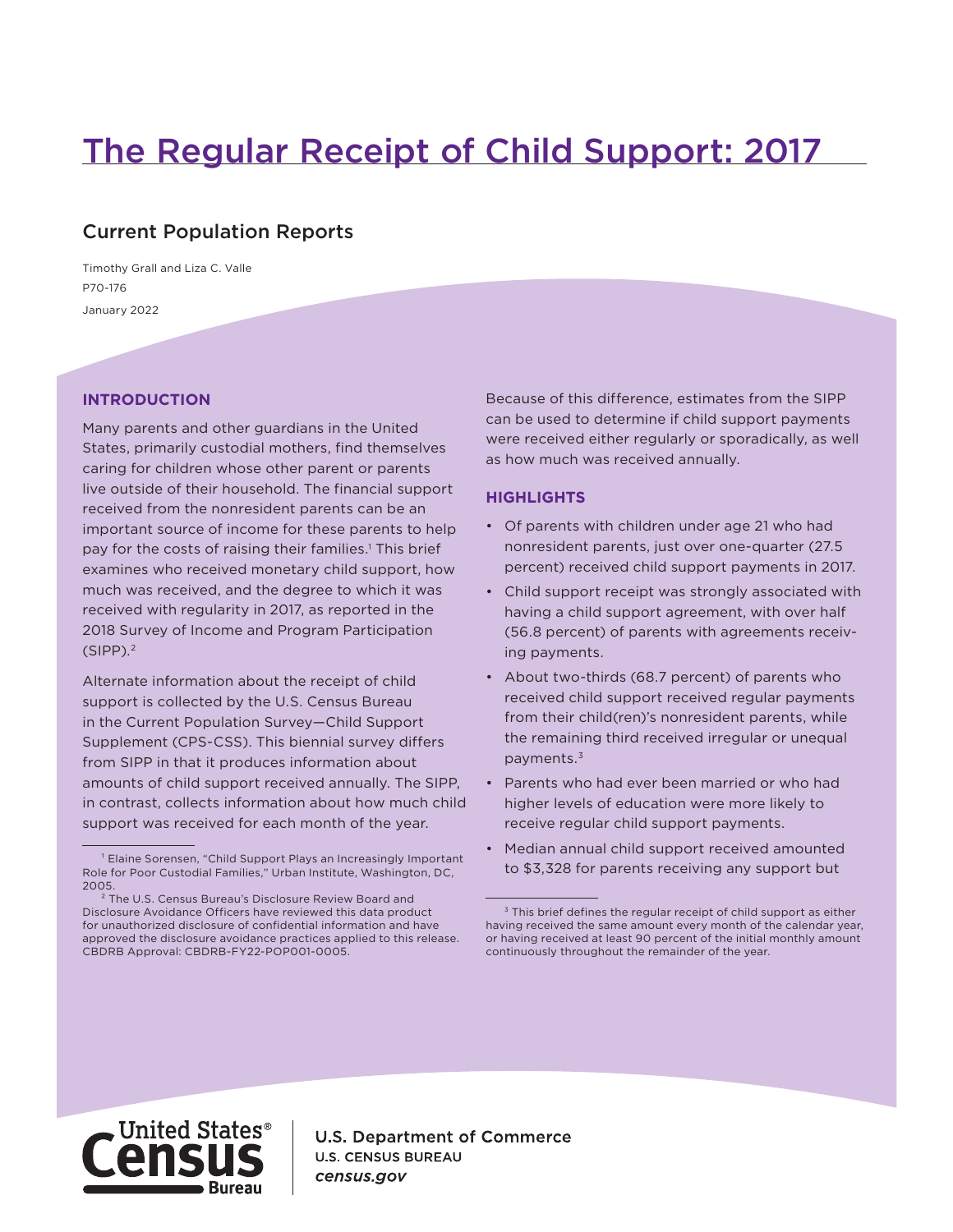was 33.1 percent higher for those who received it regularly (\$4,431).

## **CHILD SUPPORT RECEIPT**

In 2017, 19.5 million parents were raising children under 21 years old whose other parent did not live in the same household. Just over one-quarter of these parents (27.5 percent or 5.4 million) received at least some financial child support payments from their child(ren)'s nonresident parents (Table 1).<sup>4, 5</sup>

A child support agreement, whether formal/court-ordered or informal, was strongly associated with receiving child support, as 56.8 percent of parents with a child support agreement received some financial payments from the nonresident parents in 2017 (Table 1). Receipt of child support payments was three times more likely for mothers than it was for fathers: 32.8 percent of mothers of eligible children received at least some support, compared with 9.4 percent of fathers. Parents living in homes with household incomes above the poverty line were more likely to receive child support (28.8 percent) than those with

## **CHILD SUPPORT IN THE UNITED STATES**

Child support is typically the private interhousehold financial transfer from one parent to another parent or guardian in order to help pay for the costs associated with raising and caring for the child or children that they share. When one parent no longer lives in the same household with his or her children, it often becomes an obligation for that parent to pay child support to the other parent or guardian on behalf of their child(ren). Since child support can be ordered by a court in some states until a child is 21 years old or completes college, this brief covers parents with children under 21.

The obligation for one parent to pay child support may be formal and legal—such as the product of a divorce decree or stateordered enforcement, or it may be informal—such as an agreement directly between parents. Typically, the parent who pays support spends less time with the child and is oftentimes considered the noncustodial parent.

Some parents living outside their child(ren)'s household may also provide resources to help support their child(ren) that aren't monetary. This in-kind, noncash support may be in the form of such things as gifts, clothing, food, or direct payment for medical or childcare expenses. SIPP does not currently collect information about in-kind support other than health insurance, but estimates of the types of noncash support received are available in the Census Bureau's Current Population Survey, April Child Support Supplement (CPS-CSS). More information about the CPS-CSS is available at <https://www2.census.gov/programs-surveys/cps /techdocs/cpsapr18.pdf>. In-kind support will be collected in the SIPP beginning in 2022.

household incomes at or below poverty (23.1 percent) (Table 1).6

## **REGULAR RECEIPT OF CHILD SUPPORT**

Of the 5.4 million parents who received some child support

payments in 2017, about twothirds (68.7 percent, or 3.7 million) received regular payments every month (Figure 1). The remaining third, or 1.7 million parents, could not rely on regular child support payments and received differing amounts of child support over the year, or received no support in some months of the year. This brief defines the regular receipt of child support as either having received the same amount every month of the calendar year or having received at least 90 percent of the initial monthly amount continuously throughout

<sup>4</sup> Only parents of children under 21 years old with nonresident parents are included in the universe presented in this brief. Other guardians or relatives who might also receive support payments from nonresident parents are not included.

⁵ The 2018 CPS-CSS estimated 3.8 million custodial parents who received at least some child support payments in 2017. The CPS-CSS estimates differ from estimates in SIPP because of methodological differences between surveys and how questions about child support are asked in the respective surveys. More information about the CPS estimates can be found in P60-269, Custodial Mothers and Fathers and Their Child Support: 2017 at <www.census.gov /content/dam/Census/library/publications /2020/demo/p60-269.pdf>.

⁶ The Census Bureau uses a set of money income thresholds that vary by family size and composition to determine who is in poverty. The official poverty thresholds do not vary geographically, but they are updated for inflation using the Consumer Price Index (CPI-U). The official poverty definition uses money income before taxes and does not include capital gains or noncash benefits. More information can be found at <www.census.gov/topics/income -poverty/poverty/guidance/poverty -measures.html>.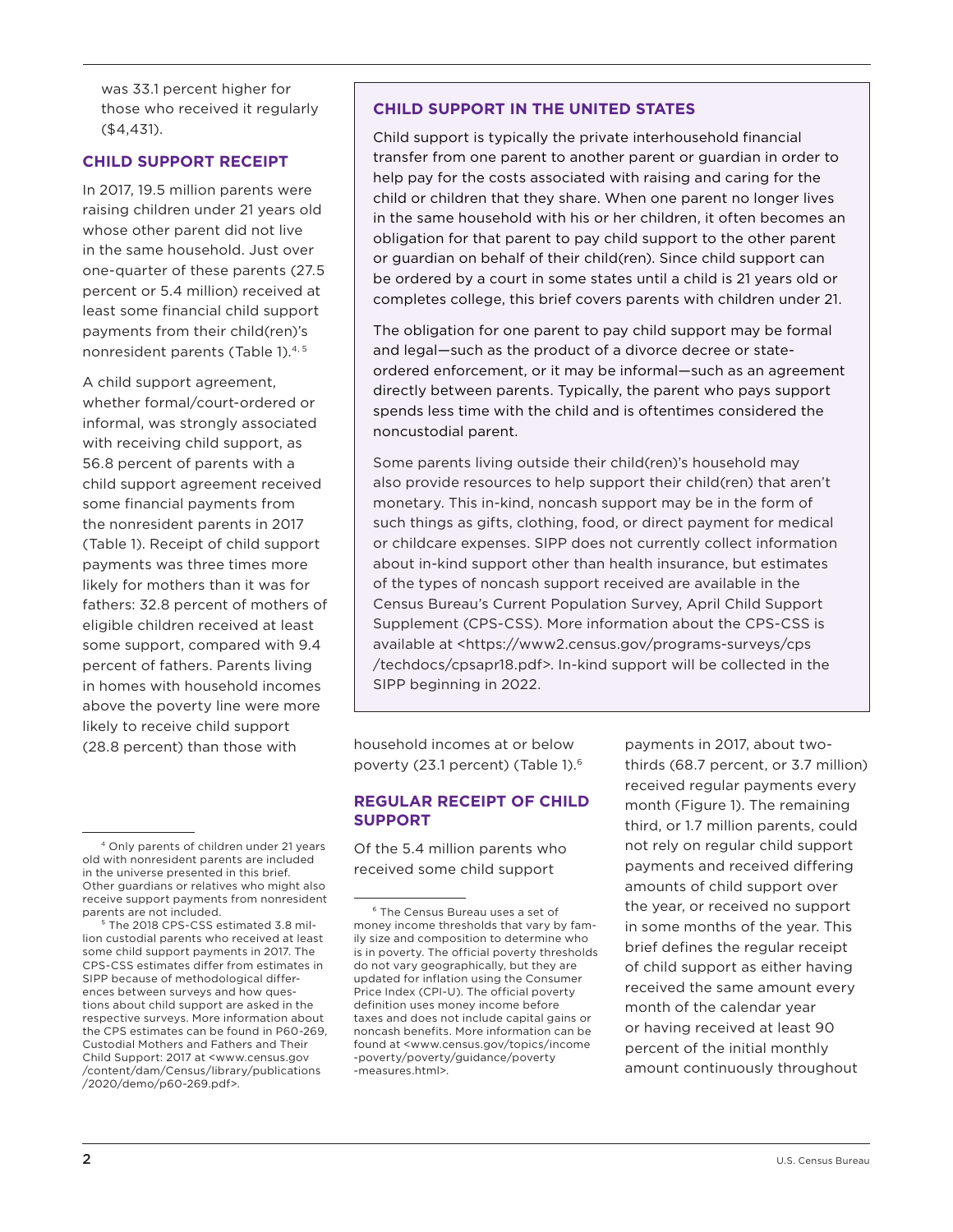the remainder of the year.<sup>7</sup> For these parents, especially those who were low-income, the uncertainty of irregular monthly child support could have negative effects on the financial well-being of their families<sup>8</sup>

The 3.7 million parents who received regular child support payments received a monthly average of \$604 and a monthly median of \$396 in 2017. These amounts were not statistically different for parents who received any child support, for whom the monthly average was \$598 and the monthly median was \$374.9 However, when all months of child support receipt throughout the year are examined, the median annual child support received was statistically higher for parents receiving regular support (\$4,431) than it was for those who received any support payments (\$3,328) (Table 1).

The receipt of regular child support was higher for parents who had ever been married, or who had higher levels of education. For instance, 58.1 percent of never-married parents who received support payments



## **Parents With Children Under 21 Years Old With Nonresident Parents by Child Support Recipiency: 2017** (In percent)



received their payments regularly. However, among parents who had ever been married—which included those married, widowed, divorced, or separated at time of interview—73.1 percent received regular child support payments.<sup>10</sup>

Likewise, 61.5 percent of parents with a high school diploma or less and who received child support payments received them with regularity from the nonresident

parents. This rate was higher for parents with more education; 72.7 percent of eligible parents with at least some college received regular child support payments  $(Table 1).<sup>11</sup>$ 

<sup>7</sup> This definition of "regular support" allows us to measure continuity and reliability of monthly child support payments for the recipient parent.

<sup>&</sup>lt;sup>8</sup> E. Sorensen and C. Zibman, "Child Support Offers Some Protection Against Poverty," Urban Institute, Washington, DC, 2000.

<sup>&</sup>lt;sup>9</sup> Months with no child support receipt are excluded from these monthly estimates. Recipients of regular child support are a subset of those receiving any support and these groups are not mutually exclusive.

<sup>10</sup> The marital status of ever been married refers to the current marital status at time of interview, and does not necessarily mean that the parent was ever married, widowed, divorced, or separated specifically from their child(ren)'s other parent.

<sup>&</sup>lt;sup>11</sup> The proportion of ever-married parents who received regular support (73.1 percent) and the proportion of parents with some college who received regular support (72.7 percent) were not statistically different from each other. The proportion of never-married parents who received regular support (58.1 percent) was not statistically different from the proportion of parents with a high school diploma or less who received regular support (61.5 percent).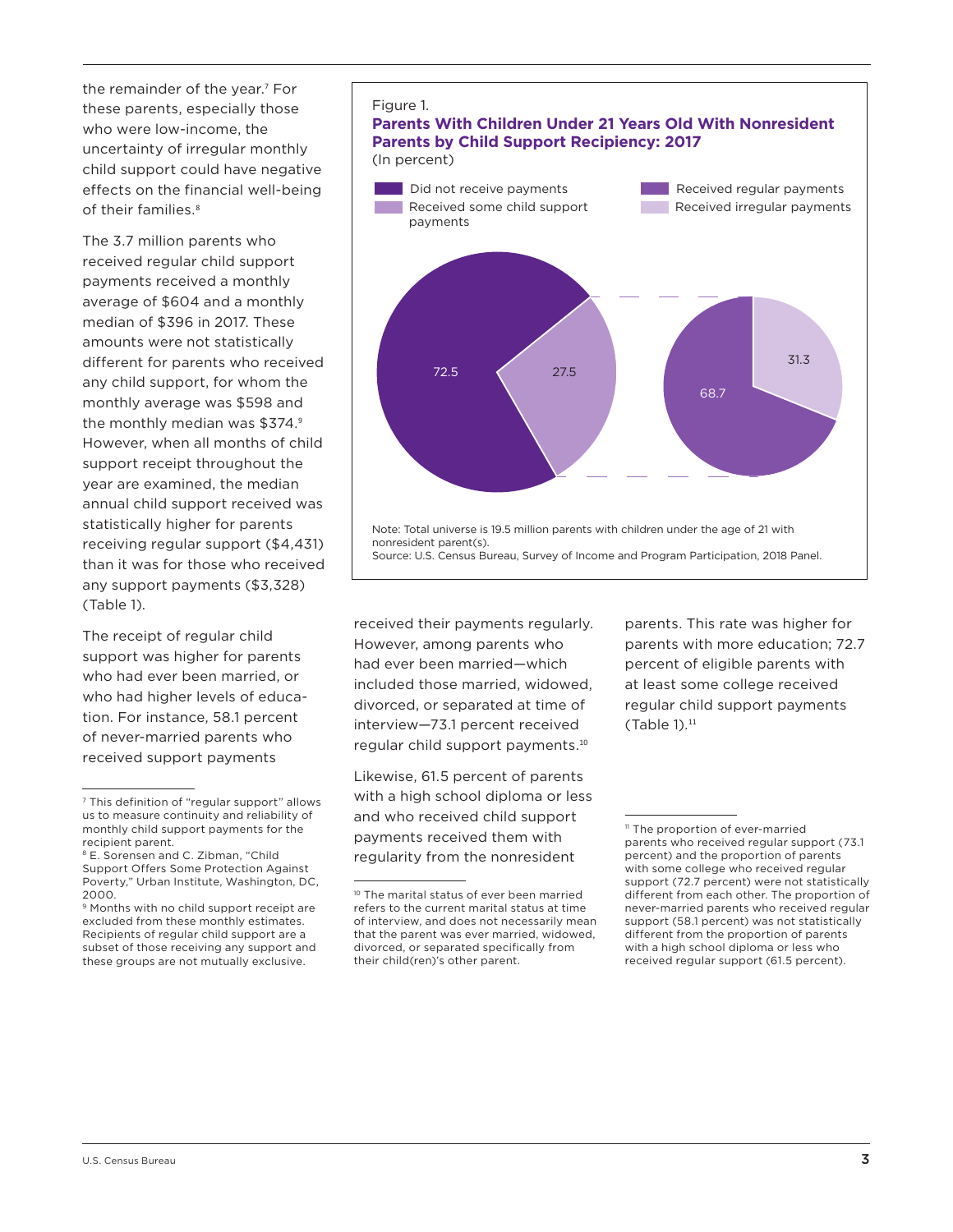| $10.1$<br>$2.6$<br>2<br>2001<br>2012<br>20<br>$4.4$<br>22.3<br>Parents who received regular child support<br>$\times$<br>who received some<br>year who received<br>regular payments<br>$\boldsymbol{\times}$<br>$\boldsymbol{\times}$<br>$\times$<br>69.6<br>58 7 7 9 7 9 7<br>5 7 7 9 7 9 9<br>5 7 7 9 7 9 9<br>74.0<br>73.6<br>67.1<br>Percent of parents<br>child support<br>payments during<br>62.1<br>69.2<br>75.4<br>63.3<br>$71.0$<br>$74.1$<br>68.5<br>50.5<br>68.7<br>64.7<br>payments during year <sup>3</sup><br>Parents who received some child support during year <sup>2</sup><br>Margin of<br>264<br>1,302<br>249<br>116<br>$\overline{c}$<br>62<br>255<br>124<br>155<br>63<br>194<br>120<br>error <sup>1</sup> (±)<br>253<br>154<br>130<br>110<br>230<br>121<br>27<br>137<br>52<br>201<br>1,409<br>265<br>Total<br>604<br>396<br>249<br>1,276<br>175<br>1,058<br>2,099<br>969<br>6,777<br>3,273<br>1,101<br>2,421<br>842<br>914<br>2,782<br>51<br>1,497<br>81<br>3,697<br>4,431<br>3,447<br>Margin of<br>1.5<br>$\times$<br>2.5<br>$1.7$<br>$1.7$<br>$\frac{0}{2}$ .0<br>9852813820 851281 2 8 5 8 5 8 1<br>$\times$<br>$\times$<br>$\times$<br>error <sup>1</sup> (±)<br>some child support<br>$\times$<br>$\boldsymbol{\times}$<br>Percent of all parents<br>parent who received<br>$\times$<br>$\times$<br>24.37.21<br>20.72.21<br>33.9<br>with nonresident<br>during year<br>27.5<br>56.8<br>$\frac{3}{2}$ .8<br>30.0<br>19.6<br>32.3<br>26.5<br>30.2<br>27.2<br>9.5<br>35.1<br>23.2<br>30.4<br>28.5<br>with children under 21<br>Margin of<br>78<br>299<br>178<br>58<br>164<br>147<br>2718<br>197<br>182<br>70<br>224<br>146<br>156<br>322<br>93<br>101<br>34<br>303<br><b>231</b><br>170<br>148<br>45<br>error <sup>1</sup> (±)<br>927<br>1,739<br>3,409<br>2,020<br>1,479<br>1,898<br>2,836<br>Total<br>5,380<br>5,411<br>3,328<br>598<br>374<br>4,704<br>4,979<br>232<br>1,228<br>160<br>1,574<br>3,805<br>81<br>401<br>1,971<br>347<br>1,317<br>Margin of<br>$\times$<br>500<br>$\times$<br>$\times$<br>$\times$<br>364<br>288<br>243<br>292<br>135<br>273<br>240<br>166<br>298<br>393<br>273<br>92<br>143<br>353<br>264<br>error <sup>1</sup> (±)<br>267<br>391<br>421<br>$\times$<br>$\times$<br>$\times$<br>$\times$<br>8,366<br>Total<br>19,450<br>8,279<br>4,279<br>5,382<br>12,888<br>4,512<br>5,414<br>645<br>5,412<br>1,495<br>4,335<br>15,171<br>6,562<br>1,181<br>1,689<br>6,483<br>12,967<br>6,687<br>Median monthly child support received in 2017<br>Median annual child support received in 2017<br>Had a Child Support Agreement (Formal or<br>Mean monthy child support received in 2017<br>Mean annual child support received in 2017<br>Informal) With Nonresident Parent<br>Never married<br>55 and over<br>Characteristic<br>Marriage and Fertility Markers<br>$(in dollars)^2$<br>Age in December<br>$25 - 34$<br><b>TOTAL PARENTS</b><br>Married<br>(in dollars) <sup>2</sup><br>Separated<br>(in dollars) <sup>2</sup><br>Widowed<br>Sex |                                        |       |     |       | Parents with a child under 21 and | a nonresident parent |     |                       |
|------------------------------------------------------------------------------------------------------------------------------------------------------------------------------------------------------------------------------------------------------------------------------------------------------------------------------------------------------------------------------------------------------------------------------------------------------------------------------------------------------------------------------------------------------------------------------------------------------------------------------------------------------------------------------------------------------------------------------------------------------------------------------------------------------------------------------------------------------------------------------------------------------------------------------------------------------------------------------------------------------------------------------------------------------------------------------------------------------------------------------------------------------------------------------------------------------------------------------------------------------------------------------------------------------------------------------------------------------------------------------------------------------------------------------------------------------------------------------------------------------------------------------------------------------------------------------------------------------------------------------------------------------------------------------------------------------------------------------------------------------------------------------------------------------------------------------------------------------------------------------------------------------------------------------------------------------------------------------------------------------------------------------------------------------------------------------------------------------------------------------------------------------------------------------------------------------------------------------------------------------------------------------------------------------------------------------------------------------------------------------------------------------------------------------------------------------------------------------------------------------------------------------------------------------------------------------------------------------------------------------------------------------------------------------------------------------------------------------------------------------------------------------------------------------------------------------------------------------------------------------------------------------------------------------------------------------------------------------------------|----------------------------------------|-------|-----|-------|-----------------------------------|----------------------|-----|-----------------------|
|                                                                                                                                                                                                                                                                                                                                                                                                                                                                                                                                                                                                                                                                                                                                                                                                                                                                                                                                                                                                                                                                                                                                                                                                                                                                                                                                                                                                                                                                                                                                                                                                                                                                                                                                                                                                                                                                                                                                                                                                                                                                                                                                                                                                                                                                                                                                                                                                                                                                                                                                                                                                                                                                                                                                                                                                                                                                                                                                                                                          |                                        |       |     |       |                                   |                      |     |                       |
|                                                                                                                                                                                                                                                                                                                                                                                                                                                                                                                                                                                                                                                                                                                                                                                                                                                                                                                                                                                                                                                                                                                                                                                                                                                                                                                                                                                                                                                                                                                                                                                                                                                                                                                                                                                                                                                                                                                                                                                                                                                                                                                                                                                                                                                                                                                                                                                                                                                                                                                                                                                                                                                                                                                                                                                                                                                                                                                                                                                          |                                        |       |     |       |                                   |                      |     |                       |
|                                                                                                                                                                                                                                                                                                                                                                                                                                                                                                                                                                                                                                                                                                                                                                                                                                                                                                                                                                                                                                                                                                                                                                                                                                                                                                                                                                                                                                                                                                                                                                                                                                                                                                                                                                                                                                                                                                                                                                                                                                                                                                                                                                                                                                                                                                                                                                                                                                                                                                                                                                                                                                                                                                                                                                                                                                                                                                                                                                                          |                                        |       |     |       |                                   |                      |     | Margin of<br>error(1) |
|                                                                                                                                                                                                                                                                                                                                                                                                                                                                                                                                                                                                                                                                                                                                                                                                                                                                                                                                                                                                                                                                                                                                                                                                                                                                                                                                                                                                                                                                                                                                                                                                                                                                                                                                                                                                                                                                                                                                                                                                                                                                                                                                                                                                                                                                                                                                                                                                                                                                                                                                                                                                                                                                                                                                                                                                                                                                                                                                                                                          |                                        |       |     |       |                                   |                      |     | 2.5                   |
|                                                                                                                                                                                                                                                                                                                                                                                                                                                                                                                                                                                                                                                                                                                                                                                                                                                                                                                                                                                                                                                                                                                                                                                                                                                                                                                                                                                                                                                                                                                                                                                                                                                                                                                                                                                                                                                                                                                                                                                                                                                                                                                                                                                                                                                                                                                                                                                                                                                                                                                                                                                                                                                                                                                                                                                                                                                                                                                                                                                          |                                        |       |     |       |                                   |                      |     | $\times$              |
|                                                                                                                                                                                                                                                                                                                                                                                                                                                                                                                                                                                                                                                                                                                                                                                                                                                                                                                                                                                                                                                                                                                                                                                                                                                                                                                                                                                                                                                                                                                                                                                                                                                                                                                                                                                                                                                                                                                                                                                                                                                                                                                                                                                                                                                                                                                                                                                                                                                                                                                                                                                                                                                                                                                                                                                                                                                                                                                                                                                          |                                        |       |     |       |                                   |                      |     | $\times$              |
|                                                                                                                                                                                                                                                                                                                                                                                                                                                                                                                                                                                                                                                                                                                                                                                                                                                                                                                                                                                                                                                                                                                                                                                                                                                                                                                                                                                                                                                                                                                                                                                                                                                                                                                                                                                                                                                                                                                                                                                                                                                                                                                                                                                                                                                                                                                                                                                                                                                                                                                                                                                                                                                                                                                                                                                                                                                                                                                                                                                          |                                        |       |     |       |                                   |                      |     |                       |
|                                                                                                                                                                                                                                                                                                                                                                                                                                                                                                                                                                                                                                                                                                                                                                                                                                                                                                                                                                                                                                                                                                                                                                                                                                                                                                                                                                                                                                                                                                                                                                                                                                                                                                                                                                                                                                                                                                                                                                                                                                                                                                                                                                                                                                                                                                                                                                                                                                                                                                                                                                                                                                                                                                                                                                                                                                                                                                                                                                                          |                                        |       |     |       |                                   |                      |     | $\times$<br>$\times$  |
|                                                                                                                                                                                                                                                                                                                                                                                                                                                                                                                                                                                                                                                                                                                                                                                                                                                                                                                                                                                                                                                                                                                                                                                                                                                                                                                                                                                                                                                                                                                                                                                                                                                                                                                                                                                                                                                                                                                                                                                                                                                                                                                                                                                                                                                                                                                                                                                                                                                                                                                                                                                                                                                                                                                                                                                                                                                                                                                                                                                          |                                        |       |     |       |                                   |                      |     | 2.7                   |
|                                                                                                                                                                                                                                                                                                                                                                                                                                                                                                                                                                                                                                                                                                                                                                                                                                                                                                                                                                                                                                                                                                                                                                                                                                                                                                                                                                                                                                                                                                                                                                                                                                                                                                                                                                                                                                                                                                                                                                                                                                                                                                                                                                                                                                                                                                                                                                                                                                                                                                                                                                                                                                                                                                                                                                                                                                                                                                                                                                                          |                                        |       |     |       |                                   |                      |     |                       |
|                                                                                                                                                                                                                                                                                                                                                                                                                                                                                                                                                                                                                                                                                                                                                                                                                                                                                                                                                                                                                                                                                                                                                                                                                                                                                                                                                                                                                                                                                                                                                                                                                                                                                                                                                                                                                                                                                                                                                                                                                                                                                                                                                                                                                                                                                                                                                                                                                                                                                                                                                                                                                                                                                                                                                                                                                                                                                                                                                                                          |                                        |       |     |       |                                   |                      |     |                       |
|                                                                                                                                                                                                                                                                                                                                                                                                                                                                                                                                                                                                                                                                                                                                                                                                                                                                                                                                                                                                                                                                                                                                                                                                                                                                                                                                                                                                                                                                                                                                                                                                                                                                                                                                                                                                                                                                                                                                                                                                                                                                                                                                                                                                                                                                                                                                                                                                                                                                                                                                                                                                                                                                                                                                                                                                                                                                                                                                                                                          |                                        |       |     |       |                                   |                      |     | 12.0<br>4.1           |
|                                                                                                                                                                                                                                                                                                                                                                                                                                                                                                                                                                                                                                                                                                                                                                                                                                                                                                                                                                                                                                                                                                                                                                                                                                                                                                                                                                                                                                                                                                                                                                                                                                                                                                                                                                                                                                                                                                                                                                                                                                                                                                                                                                                                                                                                                                                                                                                                                                                                                                                                                                                                                                                                                                                                                                                                                                                                                                                                                                                          |                                        |       |     |       |                                   |                      |     | $4.888$<br>$4.88$     |
|                                                                                                                                                                                                                                                                                                                                                                                                                                                                                                                                                                                                                                                                                                                                                                                                                                                                                                                                                                                                                                                                                                                                                                                                                                                                                                                                                                                                                                                                                                                                                                                                                                                                                                                                                                                                                                                                                                                                                                                                                                                                                                                                                                                                                                                                                                                                                                                                                                                                                                                                                                                                                                                                                                                                                                                                                                                                                                                                                                                          |                                        |       |     |       |                                   |                      |     |                       |
|                                                                                                                                                                                                                                                                                                                                                                                                                                                                                                                                                                                                                                                                                                                                                                                                                                                                                                                                                                                                                                                                                                                                                                                                                                                                                                                                                                                                                                                                                                                                                                                                                                                                                                                                                                                                                                                                                                                                                                                                                                                                                                                                                                                                                                                                                                                                                                                                                                                                                                                                                                                                                                                                                                                                                                                                                                                                                                                                                                                          |                                        |       |     |       |                                   |                      |     | $5.8$<br>15.4         |
|                                                                                                                                                                                                                                                                                                                                                                                                                                                                                                                                                                                                                                                                                                                                                                                                                                                                                                                                                                                                                                                                                                                                                                                                                                                                                                                                                                                                                                                                                                                                                                                                                                                                                                                                                                                                                                                                                                                                                                                                                                                                                                                                                                                                                                                                                                                                                                                                                                                                                                                                                                                                                                                                                                                                                                                                                                                                                                                                                                                          |                                        |       |     |       |                                   |                      |     |                       |
|                                                                                                                                                                                                                                                                                                                                                                                                                                                                                                                                                                                                                                                                                                                                                                                                                                                                                                                                                                                                                                                                                                                                                                                                                                                                                                                                                                                                                                                                                                                                                                                                                                                                                                                                                                                                                                                                                                                                                                                                                                                                                                                                                                                                                                                                                                                                                                                                                                                                                                                                                                                                                                                                                                                                                                                                                                                                                                                                                                                          |                                        |       |     |       |                                   |                      |     | $5.0$<br>2.7          |
|                                                                                                                                                                                                                                                                                                                                                                                                                                                                                                                                                                                                                                                                                                                                                                                                                                                                                                                                                                                                                                                                                                                                                                                                                                                                                                                                                                                                                                                                                                                                                                                                                                                                                                                                                                                                                                                                                                                                                                                                                                                                                                                                                                                                                                                                                                                                                                                                                                                                                                                                                                                                                                                                                                                                                                                                                                                                                                                                                                                          |                                        |       |     |       |                                   |                      |     |                       |
|                                                                                                                                                                                                                                                                                                                                                                                                                                                                                                                                                                                                                                                                                                                                                                                                                                                                                                                                                                                                                                                                                                                                                                                                                                                                                                                                                                                                                                                                                                                                                                                                                                                                                                                                                                                                                                                                                                                                                                                                                                                                                                                                                                                                                                                                                                                                                                                                                                                                                                                                                                                                                                                                                                                                                                                                                                                                                                                                                                                          |                                        |       |     |       |                                   |                      |     |                       |
|                                                                                                                                                                                                                                                                                                                                                                                                                                                                                                                                                                                                                                                                                                                                                                                                                                                                                                                                                                                                                                                                                                                                                                                                                                                                                                                                                                                                                                                                                                                                                                                                                                                                                                                                                                                                                                                                                                                                                                                                                                                                                                                                                                                                                                                                                                                                                                                                                                                                                                                                                                                                                                                                                                                                                                                                                                                                                                                                                                                          |                                        |       |     |       |                                   |                      |     |                       |
|                                                                                                                                                                                                                                                                                                                                                                                                                                                                                                                                                                                                                                                                                                                                                                                                                                                                                                                                                                                                                                                                                                                                                                                                                                                                                                                                                                                                                                                                                                                                                                                                                                                                                                                                                                                                                                                                                                                                                                                                                                                                                                                                                                                                                                                                                                                                                                                                                                                                                                                                                                                                                                                                                                                                                                                                                                                                                                                                                                                          |                                        |       |     |       |                                   |                      |     |                       |
|                                                                                                                                                                                                                                                                                                                                                                                                                                                                                                                                                                                                                                                                                                                                                                                                                                                                                                                                                                                                                                                                                                                                                                                                                                                                                                                                                                                                                                                                                                                                                                                                                                                                                                                                                                                                                                                                                                                                                                                                                                                                                                                                                                                                                                                                                                                                                                                                                                                                                                                                                                                                                                                                                                                                                                                                                                                                                                                                                                                          |                                        |       |     |       |                                   |                      |     |                       |
|                                                                                                                                                                                                                                                                                                                                                                                                                                                                                                                                                                                                                                                                                                                                                                                                                                                                                                                                                                                                                                                                                                                                                                                                                                                                                                                                                                                                                                                                                                                                                                                                                                                                                                                                                                                                                                                                                                                                                                                                                                                                                                                                                                                                                                                                                                                                                                                                                                                                                                                                                                                                                                                                                                                                                                                                                                                                                                                                                                                          | Has children with more than one person | 6,774 | 273 | 1,931 |                                   | 1,296                | 122 |                       |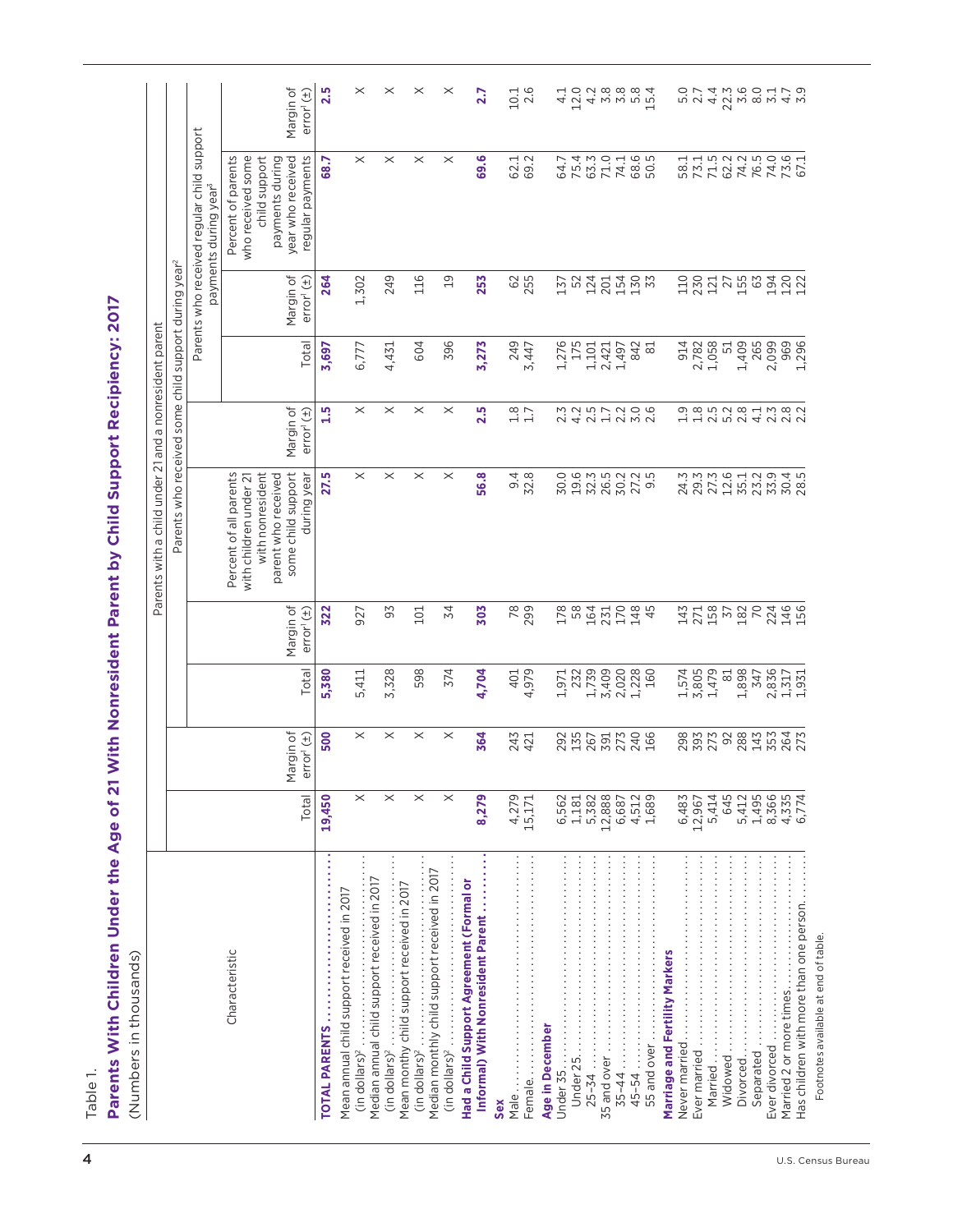Table 1.

Parents With Children Under the Age of 21 With Nonresident Parent by Child Support Recipiency: 2017-Con. **Parents With Children Under the Age of 21 With Nonresident Parent by Child Support Recipiency: 2017**—Con. (Numbers in thousands) (Numbers in thousands)

|                                                                                                                                                                                                               |                 |                                     |                   |                                                                  | Parents with a child under 21 and a nonresident parent                                                                           |                                     |                       |                                     |                                                                                                                      |                                                                                                                                   |
|---------------------------------------------------------------------------------------------------------------------------------------------------------------------------------------------------------------|-----------------|-------------------------------------|-------------------|------------------------------------------------------------------|----------------------------------------------------------------------------------------------------------------------------------|-------------------------------------|-----------------------|-------------------------------------|----------------------------------------------------------------------------------------------------------------------|-----------------------------------------------------------------------------------------------------------------------------------|
|                                                                                                                                                                                                               |                 |                                     |                   |                                                                  | Parents who received some child support during year <sup>2</sup>                                                                 |                                     |                       |                                     |                                                                                                                      |                                                                                                                                   |
|                                                                                                                                                                                                               |                 |                                     |                   |                                                                  |                                                                                                                                  |                                     |                       |                                     | Parents who received regular child support<br>payments during year <sup>3</sup>                                      |                                                                                                                                   |
| Characteristic                                                                                                                                                                                                | Total           | Margin of<br>error <sup>1</sup> (±) | <b>Total</b>      | Margin of<br>error <sup>1</sup> (±)                              | Percent of all parents<br>with nonresident<br>some child support<br>parent who received<br>during year<br>with children under 21 | Margin of<br>error <sup>1</sup> (±) | Total                 | Margin of<br>error <sup>1</sup> (±) | Percent of parents<br>who received some<br>regular payments<br>child support<br>payments during<br>year who received | Margin of<br>error(1)                                                                                                             |
| Race and Hispanic Origin<br>White alone.                                                                                                                                                                      | 13,364          |                                     | 3,865             |                                                                  |                                                                                                                                  |                                     |                       |                                     |                                                                                                                      |                                                                                                                                   |
|                                                                                                                                                                                                               | 9,502<br>4,656  | 4165<br>565<br>78                   | 1,120<br>3,091    | 257<br>234<br>24<br>25<br>26<br>25<br>25<br>25<br>25<br>20<br>20 | 9<br>8 2 3 4 9 6<br>9 8 7 9 8 9                                                                                                  | 1.00011                             | 2,723<br>2,180<br>703 | 2324<br>2324                        | 7 7 8 9 9 1 4<br>7 9 9 9 1 4<br>7 9 9 9 1                                                                            |                                                                                                                                   |
|                                                                                                                                                                                                               | 507             |                                     | 151               |                                                                  |                                                                                                                                  |                                     | 121                   |                                     |                                                                                                                      |                                                                                                                                   |
| All other race groups, race combinations                                                                                                                                                                      | 923             | 100                                 | 244               |                                                                  |                                                                                                                                  |                                     | 150                   | 45                                  |                                                                                                                      |                                                                                                                                   |
|                                                                                                                                                                                                               | 4,484           | 254<br>460                          | 886<br>4,494      | 104<br>295                                                       | 19.8<br>30.0                                                                                                                     | $2.0$<br>$1.6$                      | 636<br>3,061          | 240<br>57                           | $71.8$<br>68.1                                                                                                       | $5.\overline{2}$<br>2.8                                                                                                           |
| <b>Educational Attainment</b>                                                                                                                                                                                 | 14,966          |                                     |                   |                                                                  |                                                                                                                                  |                                     |                       |                                     |                                                                                                                      |                                                                                                                                   |
| High school diploma or less                                                                                                                                                                                   | 8,742           | 378                                 | 1,912<br>3,468    | 179                                                              | 21.9<br>32.4                                                                                                                     | $\frac{8}{2}$ .0                    | 1,175<br>2,522        | 78<br>121                           | 61.5<br>72.7                                                                                                         | 4.3                                                                                                                               |
|                                                                                                                                                                                                               | 10,708          | 438                                 |                   |                                                                  |                                                                                                                                  |                                     |                       |                                     |                                                                                                                      | 5.0                                                                                                                               |
| Poverty Status <sup>4</sup>                                                                                                                                                                                   |                 |                                     |                   |                                                                  |                                                                                                                                  |                                     |                       |                                     |                                                                                                                      |                                                                                                                                   |
| Annual household income at or below poverty<br>Annual household income above poverty                                                                                                                          | 3,992<br>15,459 | 219<br>473                          | 921<br>4,459      | 127<br>298                                                       | 23.1<br>28.8                                                                                                                     | $2.7$<br>$1.7$                      | 580<br>3,116          | 101                                 | 63.9                                                                                                                 | $6.\overline{3}$<br>2.9                                                                                                           |
| <b>Receipt of Federal or State Benefits</b>                                                                                                                                                                   |                 |                                     |                   |                                                                  |                                                                                                                                  |                                     |                       |                                     |                                                                                                                      |                                                                                                                                   |
| Supplemental Security Income                                                                                                                                                                                  | 638             | 92<br>251                           | 145<br>1,442      | 47<br>47<br>47                                                   | 22.8<br>28.3                                                                                                                     | 6.6<br>2.6                          | 76<br>815             | 32<br>105                           | 52.1<br>56.5                                                                                                         | 16.2                                                                                                                              |
| Supplemental Nutrition Assistance Program                                                                                                                                                                     | 5,100           |                                     |                   |                                                                  |                                                                                                                                  |                                     |                       |                                     |                                                                                                                      | 4.5                                                                                                                               |
| for Women, Infants, and Children (WIC)<br>Special Supplemental Nutrition Program                                                                                                                              | 913             | 116                                 |                   |                                                                  |                                                                                                                                  |                                     | 193                   |                                     |                                                                                                                      |                                                                                                                                   |
| Temporary Assistance for Needy Families                                                                                                                                                                       | 301             | 64                                  | 286<br>35         | <b>2425577</b><br>242557                                         | $31.3$<br>$11.8$                                                                                                                 |                                     | $\overline{a}$        | 5221                                | 623<br>635215<br>636575                                                                                              | 11.1<br>31.0                                                                                                                      |
| Medicaid                                                                                                                                                                                                      | 6,165           | 265                                 | 1,682             |                                                                  |                                                                                                                                  |                                     | 1,064                 |                                     |                                                                                                                      |                                                                                                                                   |
|                                                                                                                                                                                                               | 1,041           | $\overline{11}$                     |                   |                                                                  |                                                                                                                                  |                                     | 124                   | 43                                  |                                                                                                                      |                                                                                                                                   |
| Medicare.                                                                                                                                                                                                     | 1,068           | 114                                 | 196<br>198<br>340 |                                                                  | 27.9<br>28.95.9<br>22.92.2                                                                                                       | 4.7                                 | 141<br>196            | 43                                  |                                                                                                                      | $\begin{array}{c}\n 4 \stackrel{11}{\sim} 1 \stackrel{11}{\sim} 0 \\ 1 \stackrel{11}{\sim} 0 \stackrel{11}{\sim} 0\n \end{array}$ |
| Received three or more programs                                                                                                                                                                               | 1,511           | 143                                 |                   |                                                                  |                                                                                                                                  |                                     |                       |                                     |                                                                                                                      |                                                                                                                                   |
| Paid for by someone outside the household.<br>Child(ren)'s Health Insurance Coverage                                                                                                                          | 536             | 95                                  | 161               | 53                                                               | 30.1                                                                                                                             | 7.8                                 | 96                    | 38                                  | 59.5                                                                                                                 | 16.2                                                                                                                              |
| l A 90 percent confidence interval is a measure of an estimate's variability. The larger the confidence interval in relation to the size of the estimate. The less reliable the estimate<br>X Not applicable. |                 |                                     |                   |                                                                  |                                                                                                                                  |                                     |                       |                                     |                                                                                                                      |                                                                                                                                   |

1 A 90 percent confidence interval is a measure of an estimate's variability. The larger the confidence interval in relation to the size of the estimate, the less reliable the estimate. Information on sampling and nonsampling error can be found at <www.census.gov/programs-surveys/sipp/tech-documentation/source-accuracy-statements.html>. Information on sampling and nonsampling error can be found at <www.census.gov/programs-surveys/sipp/tech-documentation/source-accuracy-statements.html>.

<sup>3</sup> The regular receipt of child support is either having received the same amount every month of the calendar year, or having received at least 90 percent of the initial monthly amount  $^3$  The regular receipt of child support is either having received the same amount every month of the calendar year, or having received at least 90 percent of the initial monthly amount ? Mean and median monthly child support received amounts exclude months of zero receipt. Annual amounts include all months of the year, whether support was received or not. 2 Mean and median monthly child support received amounts exclude months of zero receipt. Annual amounts include all months of the year, whether support was received or not.

continuously throughout the remainder of the year. continuously throughout the remainder of the year.

other. For this reason, the estimates presented here are different from most official poverty estimates, which are generally based on family income and sum only the income of people income is less than the household's threshold, then that household and every individual in that household is considered in poverty, regardless of the individuals' relationships to each 4 Household poverty is determined by comparing total household pre-tax money income to a set of money income thresholds that vary by household size. If a household's total related by birth, marriage, or adoption.

Source: U.S. Census Bureau, Survey of Income and Program Participation, 2018 Panel. Source: U.S. Census Bureau, Survey of Income and Program Participation, 2018 Panel.